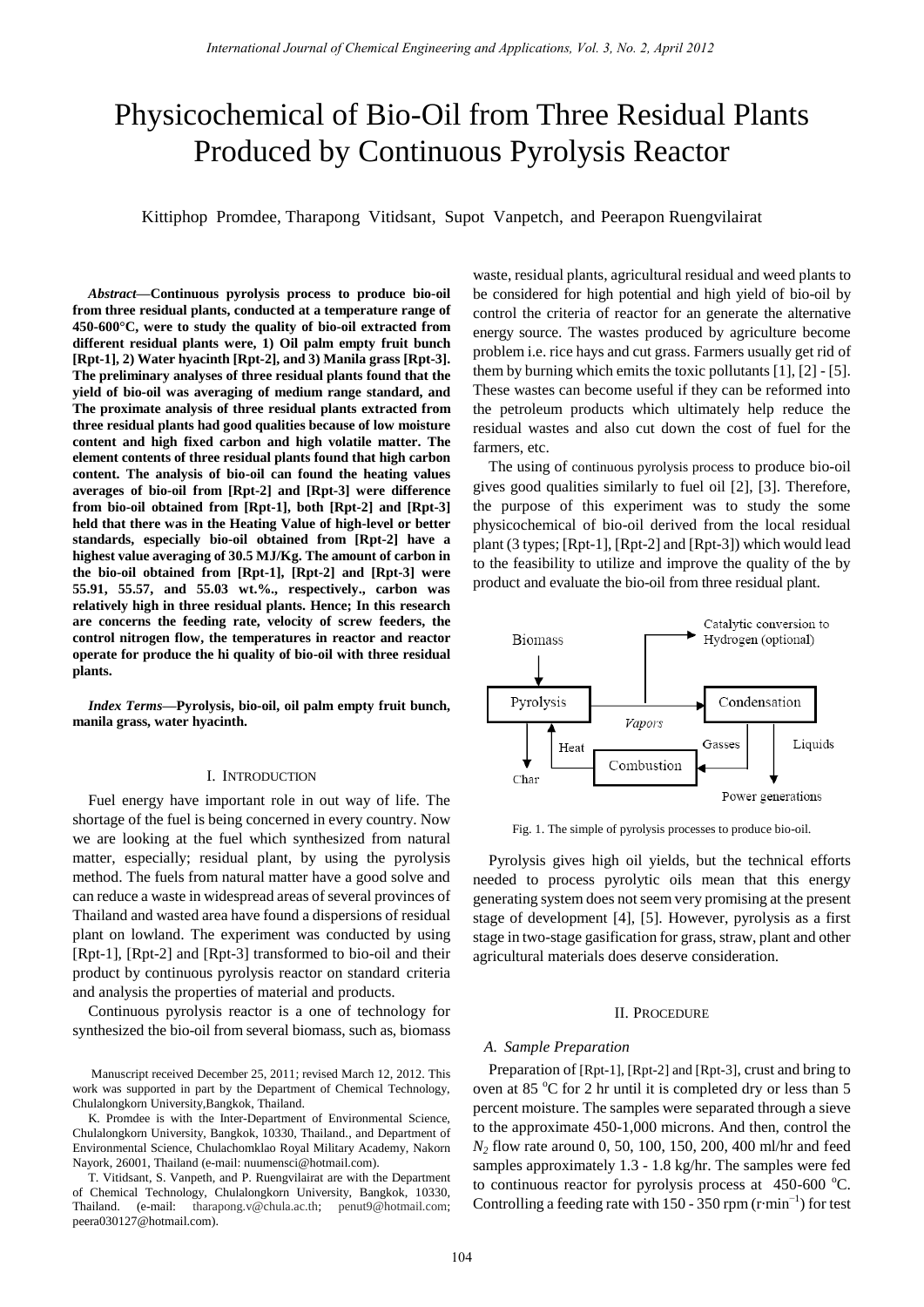a received oil yield and reaction time of 0.5 to 2 seconds. The bio-oil product were analyzed by Ultimate analyzer, Proximate analyzer and Heating value analyzer. Which could be evaluated by the standard criteria.



Fig. 2. Schematic diagram of experiment setup: 1. Hopper 1 2. Hopper 2 3. Screw feeder 1 4. Screw feeder 2 5. Tube furnace 6. Separator 7.Condenser 8. Vacuum pump

## *B. Proximate Analysis*

Proximate analysis is the most often used analysis for characterizing coals in connection with their utilization, this experiment was analysis by ASTM D 3173-3175. The process are determined the distribution of products obtained when the sample is heated under specified conditions [4]. Proximate analysis separates the products into four groups: (1) moisture, (2) volatile matter, consisting of gases and vapors driven off during pyrolysis, (3) fixed carbon, the nonvolatile fraction of char, and (4) ash.

#### *C. Ultimate Analysis*

In the experiment was analysis form of element components of bio-oil concerned with determination of only Carbon (C), Hydrogen (H) and Nitrogen (N) in a sample, these analyzed by Ultimate analyzer [6],[7].

# *D. Gross Calorific Value (GCV) or Heating Value*

The GCV are defined as the quantity of heat generated by the combustion and subsequent cooling of the exhaust gases to 25 °C. Both the energy required to heat the combustion air and the exhaust gases, and the heat generated by the evaporation or condensation of liquid, particularly water are taken into account in this parameter [8]. this experiment was analysis by ASTM D1826.

# III. RESULTS AND DISCUSSION

 The properties of bio-oil by during pyrolysis, which takes place at temperatures in the range  $450-600 \text{ C}$ , using a particle size of 450-1,000 microns, and feed rate of 1.3 - 1.8 kg/hr [150 - 350 rpm  $(r \text{ min}^{-1})$ ], for compare the three types of plants, [Rpt-1], [Rpt-2] and [Rpt-3]. Preliminary calculate of the product oil yield of three plants, the result showed that the liquid average of [Rpt-1] was highest 42.5 %, [Rpt-2] was 35.3 % and the lowest of liquid yield was [Rpt-2] averaging 22.5 %, and the results found that the gas average and the solid average of [Rpt-1], [Rpt-2] and [Rpt-3] were 26.2, 47.4, and 34.7 % respectively., showed that in the Fig. 3.



Fig. 3. The product yield averages in 3 phases of [Rpt-1], [Rpt-2] and [Rpt-3] to feeding rate  $1.3 - 1.8$  kg/hr or  $150 - 350$  rpm (r min<sup>-1</sup>).

The analysis of biomass used in the three species was found that the proximate analysis of [Rpt-1], [Rpt-2] and [Rpt-3] showed in the Fig. 4, that composed of a fixed carbon, volatile matter, ash, and moisture**.**

The proximate analysis showed that the fixed carbon of [Rpt-2] and [Rpt-3] over 20 wt.%, was higher than the [Rpt-1] was about 10.48 wt.%, which will have a major effect on the quality of bio-oil as well. The other three proximate analysis were following; The volatiles of the [Rpt-1], [Rpt-2] and [Rpt-3] were 70.03, 60.10 and 59.25 wt.%, respectively., the ashes of [Rpt-1], [Rpt-2] and [Rpt-3] were 13.65, 19.00 and 18.68 wt.%, respectively., the moisture content of the [Rpt-2] and [Rpt-3] less than 1.00 wt.% (0.60 and 0.52 wt.%). The results of the analysis found that the low moisture content and high fixed carbon of [Rpt-2] and [Rpt-3], which were likely to have a good quality bio-oil. In addition, the analysis of raw algae biomass [9] and safflower seed [10],[11] founded that the volatile matter were 79.14 and 83.0 wt.% respectively., and fixed carbon were 15.24 and 14.0 wt.% respectively., indicated that the difference natural material have received the difference value contents by proximate analysis.



Fig. 4. The proximate analysis of [Rpt-1], [Rpt-2] and [Rpt-3].

However, the results showed that a stability for the range of material compound in [Rpt-1], [Rpt-2] and [Rpt-3], can be synthesized bio-oil in high efficiency on next step, because consist of the high fixed carbon and volatile matter, and low ash and moisture., especially; in the [Rpt-2] and [Rpt-3].

The ultimate analysis of biomass showed that the element contents of [Rpt-1], [Rpt-2] and [Rpt-3] composed of carbon, hydrogen, oxygen, nitrogen and sulfur, [Rpt-1] was found that the carbon content was 53.22 % over the [Rpt-2] and [Rpt-3] which were 30.77 and 29.70 %, respectively., The other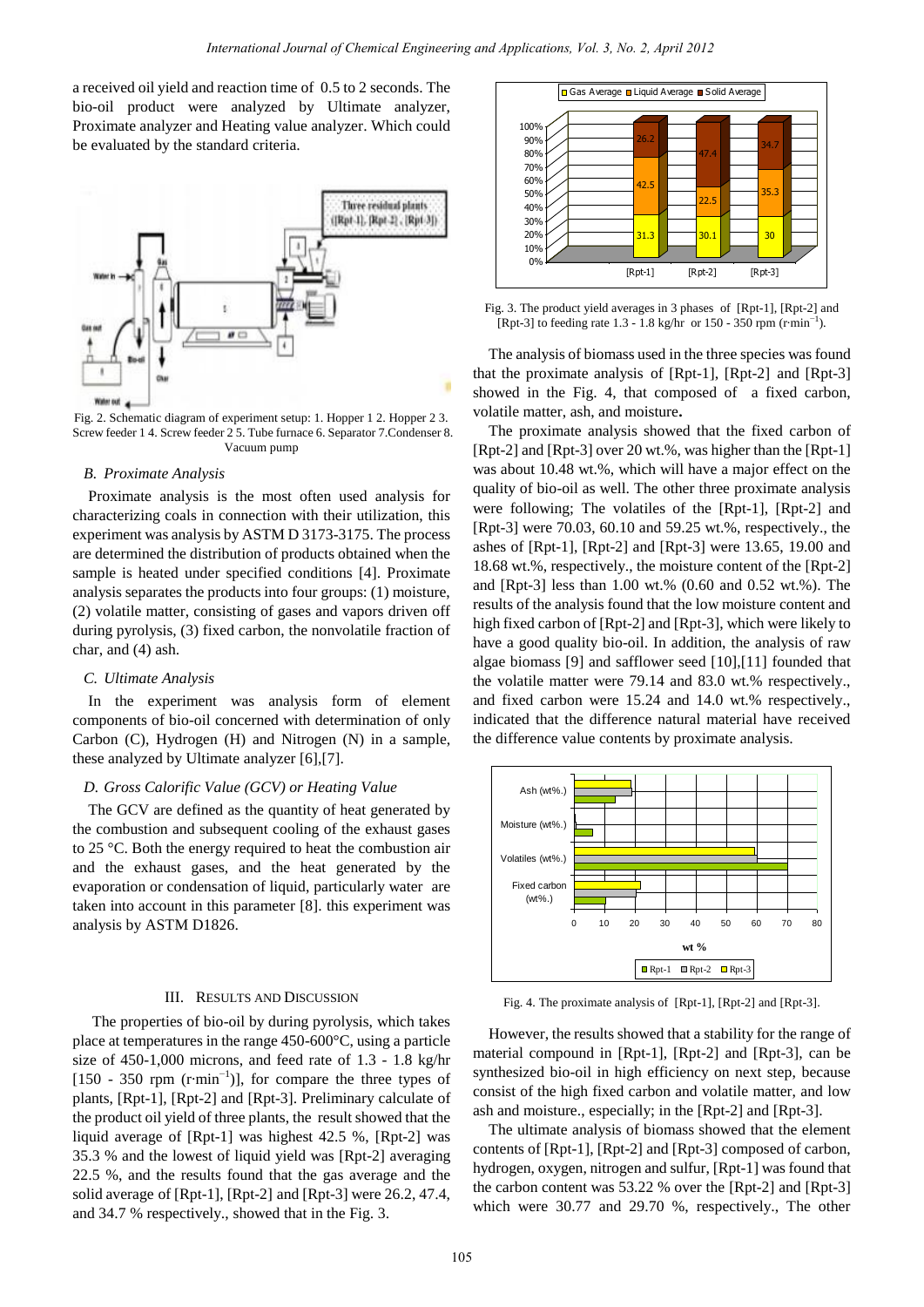elements can be found the hydrogen in [Rpt-1] was 6.25 % as same the results of [Rpt-2] and [Rpt-3], and the oxygen content in [Rpt-1], [Rpt-2] and [Rpt-3] were 39.28, 63.30 and 64.60 %, respectively. Fig. 5 according to the result of safflower seed showed the carbon, hydrogen, nitrogen, and oxygen of 49.5, 6.9, 3.0, and 40.6, respectively [10].



Fig. 5. The element contents of [Rpt-1], [Rpt-2] and [Rpt-3].

The heating value average of bio-oil obtained from [Rpt-2] was 30.50 MJ/Kg, higher than that bio-oil obtained from [Rpt-2] and [Rpt-3] were 27.64 and 29.00 MJ/Kg, respectively., (Figure 6). Indicating that the rate of heat, the bio-oil obtained from the [Rpt-2] was higher to release the heat as much as possible. Studies on the Heating value of biomass as well as three examples of this residual plants. Determination of the optimal conditions for the heat of the bio-oil has a specific temperature [12],[13]-[14].



Fig. 6. The heating value average of bio-oil obtained from [Rpt-1], [Rpt-2] and [Rpt-3].



Fig. 7. The element analyses of bio-oil obtained from [Rpt-1], [Rpt-2] and [Rpt-3].

This is one factor that was used in determining the quality of bio-oil obtained from this research in conjunction with other factors in physical and chemical of the compound to be analyzed [7]-[15],[16].

According to the analyzed oil palm stone founded that the heating value average was about 24.93 MJ/Kg [15]., be similar to the result of [Rpt-2] and [Rpt-3].

The element analyses of bio-oil showed that the amount of

carbon in the bio-oil obtained from the [Rpt-1], [Rpt-2] and [Rpt-3] same as a result were 55.91, 55.57 and 55.03 %, respectively., that is a good result rather than bio-oil obtained from raw algae biomass about 46.16 % [8], similar a result have been analyzed safflower seed founded that the value of bio-oil components were averaged 63.56 and 23.32 %, of carbon and oxygen, respectively [10],[11]., that moderate to high value. Conversely, the pyrolysis result of safflower founded that carbon was 43.17 wt.%, and oxygen was 48.89 wt.%. Indicating that the bio-oil in this study presented high efficiency for produce the fuel on next step by fractional distillation, because the bio-oil showed the high carbon value [17] and consist of oxygen and hydrogen values on the appropriate standard range, both the element from three residual plants and the element from bio-oil.

## IV. CONCLUSION

Continuous pyrolysis process of biomass for three samples of residual plants of Thailand were analyzed. The element contents of [Rpt-1], [Rpt-2] and [Rpt-3] presented a high carbon content. The heating value of bio-oil from [Rpt-2] was higher than that bio-oil obtained from [Rpt-1] and [Rpt-3], both held that there was in the heating value of high-class or better standards. Of course, the amount of the elemental composition of the oils derived from three residual plants, the concentration of carbon was relatively high in three residual plants. The amount which may be a minor problem in the management of the trial in order to obtain products from biomass, both of which are higher quality. For the purpose that, the bio-oil in three residual plants of resist in Thailand can be used to generate the fuel energy, however; we would like to concern and consider the properties of proximately analysis, reactor temperatures, control the continuous reactor, velocity of screw feeders and elemental compounds for improving a quality of bio-oil and the overall qualities of the continuous pyrolysis reactor is superior to pyrolysis bio-oils.

## ACKNOWLEDGMENT

This work was supported by the Higher Education Research Promotion and National Research University Project of Thailand, Office of the Higher Education Commission (Project Code : EN272A), and thank you for Department of Chemical Technology, Faculty of Science, Chulalongkorn University, were advised and supported the laboratory for experiment and analysis in this research.

#### **REFERENCES**

- [1] M. Patel, M. Neelis, D. Gielen, J. Olivier, T. Simmons, and J. Theunis, "Carbon dioxide emissions from non-energy use of fossil fuels: Summary of key issues and conclusions from the country analyses," *Resources, Conservation and Recycling ,* Vol. 45, Issue 3, pp.195-209, July 2005.
- [2] M. Garcia-Perez, J. Shen, X. S, Wang, and C-Z Li, "Production and fuel properties of fast pyrolysis oil/bio-diesel blends," *Fuel Processing Technology*, Vol. 91, Issue 3, pp.296-305, March 2010.
- [3] G. Duman, C. Okutucu, S. Ucar, R. Stahl, and J. Yanik, "The slow and fast pyrolysis of cherry seed," *Bioresource Technology*, Vol 102, pp.1869-1878, January 2011.
- [4] D. Wu, S. Zhang, J. Xu, and T, Zhu, "The CO<sub>2</sub> Reduction Effects and Climate Benefit of Beijing 2008 Summer Olympics Green Practice," *Energy Procedia*, Volume 5, pp. 280-296, April 2011.